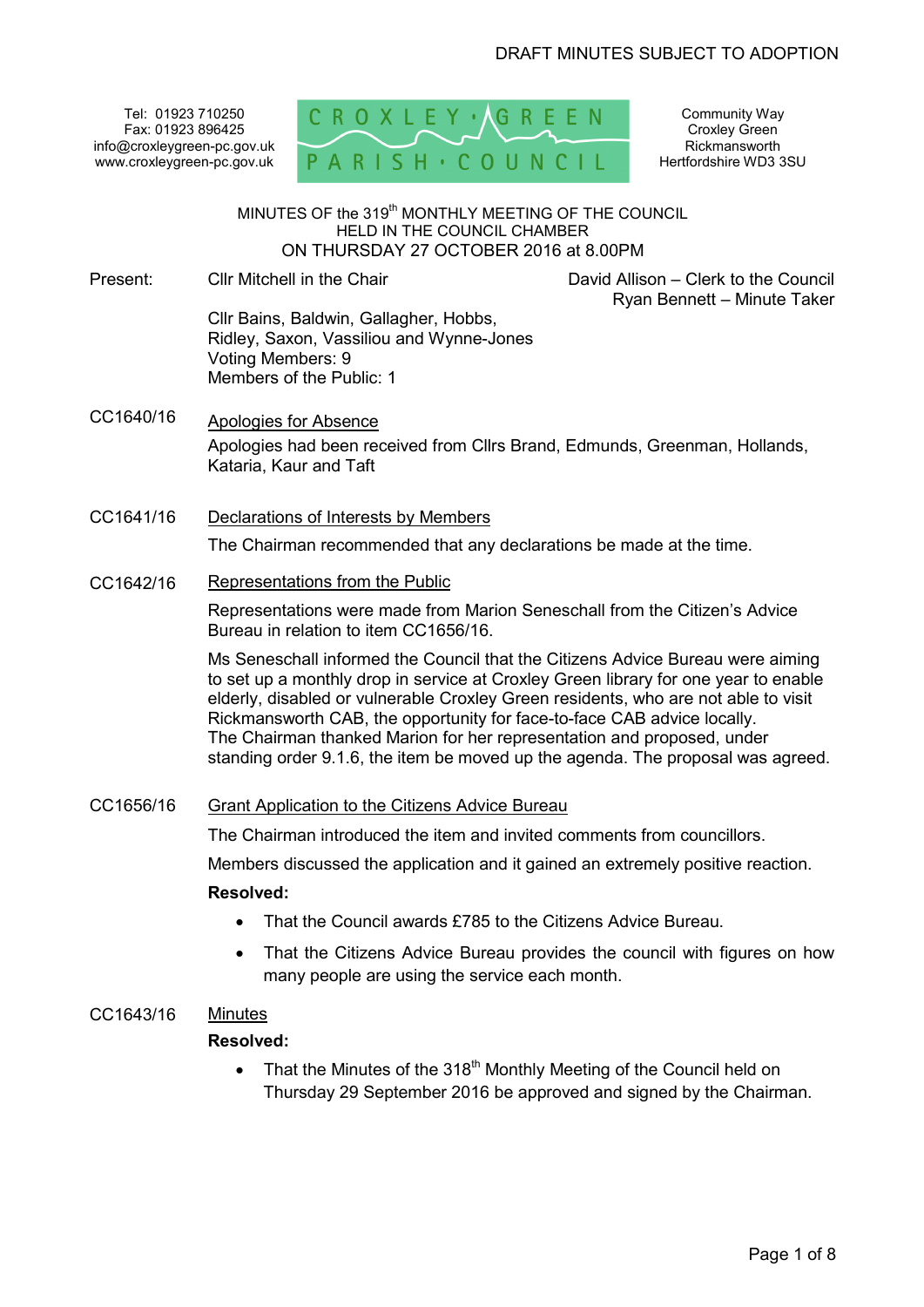# CC1644/16 Matters Arising

CC1635/16 All Saints Church Memorial Glass Doors. Through the Chairman, Cllr Wynne-Jones asked Cllr Saxon for an update in regards to the new memorial doors. Cllr Saxon informed Cllr Wynne-Jones that he had nothing to report.

### CC1645/16 Committee Reports

CC1645.1/16 Environment and Amenity Committee held on 6 September 2016

## **Resolved:**

 • That the Minutes of the Environment and Amenity Committee held on Tuesday 6 September 2016 be adopted as a report of the meeting.

CC1645.2/16 Any matters arising

There were no matters arising.

CC1645.3/16 Planning and Development Committee held on Wednesday 7 September and Wednesday 21 September

> Under Standing Order 9.1.13 the following minutes were considered.

# **Resolved:**

 • That the Minutes of the Planning and Development Committee held on Wednesday 7 September and Wednesday 21 September be adopted as report of the meeting.

#### Any matters arising

There were no matters arising.

CC1646.4/16 Finance and Administration Committee held on Thursday July 14 scheduled for 8 September was inquorate and so there are no minutes to consider as a report.

# **Resolved:**

• That the minutes of the Finance & Administration committee of July 14 be adopted as a report of the meeting and to note that the meeting scheduled for September 8 was cancelled for being inquorate.

# CC1647.5/16 Any matters arising

There were no matters arising.

# CC1646/16 Casual Vacancies

The Chairman introduced this item and asked the Clerk to elaborate.

The Clerk updated members on the process of filling the three casual vacancies that have arisen following the resignations of Cllrs Brand, Greenman and Taft. The Clerk advised members that if a by-election is called any election expenses incurred will be the responsibility of Croxley Green Parish Council.

#### **Resolved:**

• That, in the event of a by-election, funds will be drawn from earmarked or general reserves to cover costs.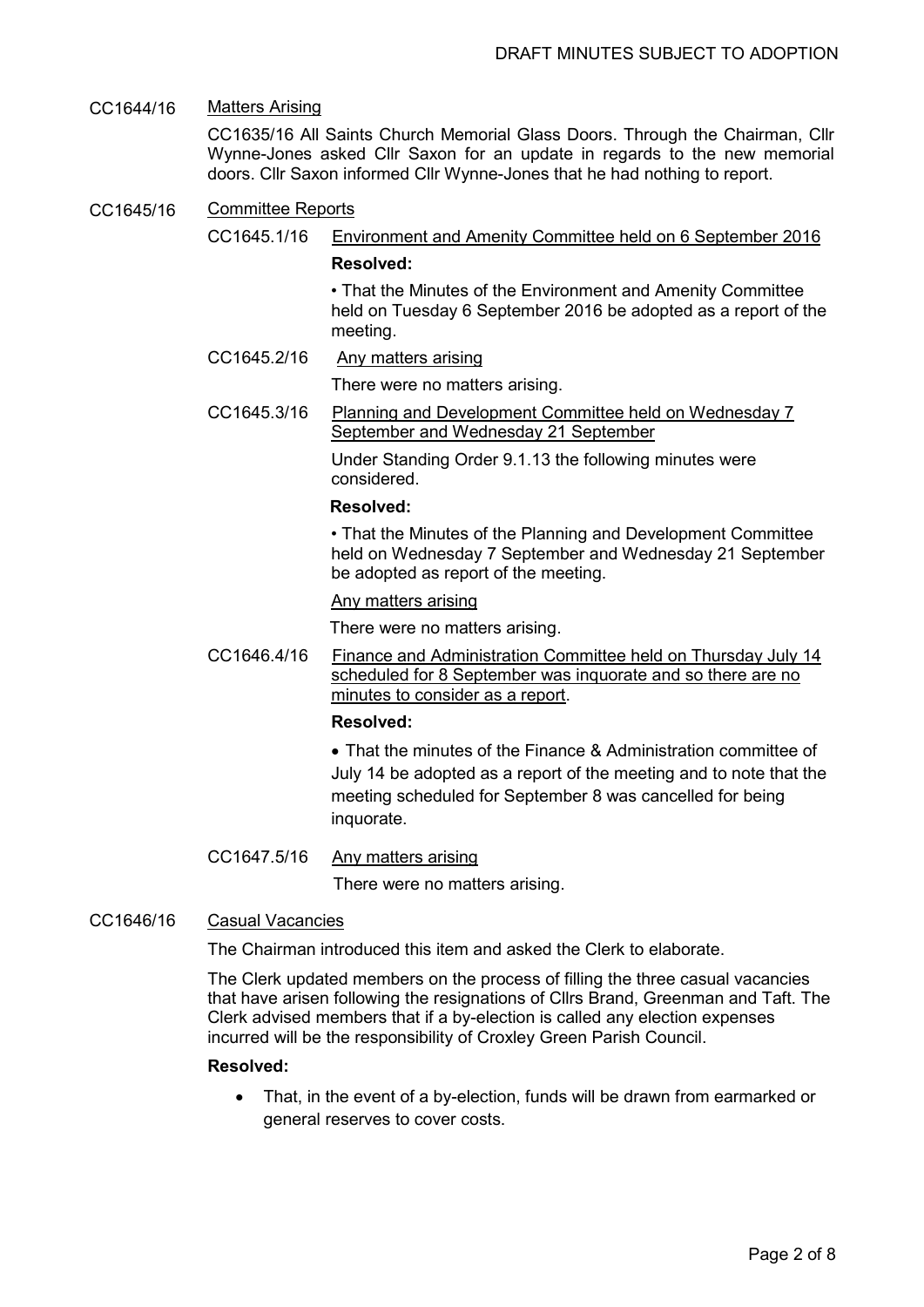# CC1647/16 Neighbourhood Plan

The Chairman introduced this item. After proposing a vote of thanks for Cllr Gallagher for his work on the Neighbourhood Plan he asked him to elaborate.

Cllr Gallagher gave a verbal update on the progress of the Neighbourhood Plan – see attached

# **Resolved:**

- That permission is given to Three Rivers District Council for the appointment of an independent examiner using the Neighbourhood Planning Independent Examiner Referral Service.
- That members will have until November 11 to submit any comments in regards to the Neighbourhood Plan to the working party.

# CC1648/16 Parish Council Risk Assessment Review

The Chairman introduced the item and asked the Clerk to explain further.

The Clerk informed members that due to a Windows 10 update the Risk Assessment software was no longer compatible with the current information and so asked that this item be deferred to a subsequent meeting. This was agreed.

# CC1649/16 Parish Council's Internal Audit Review

The Chairman introduced the item and asked the Clerk to elaborate.

The Clerk informed the members that the Internal Audit Review was both consistent and normal with previous year's approach.

# **Resolved:**

• That the Audit Plan be accepted.

# CC1650/16 Internal Audit Report (Interim) for the year ending 31 March 2017

The Chairman introduced this item and asked the Clerk to elaborate.

The Clerk brought members attention to the auditors recommendation of switching payroll providers. There was a brief discussion on the problems faced with the current payroll provider Northgate Arinso. This had been previously discussed at the Finance & Administration meeting of October 13, item number FA1196/16.

# **Resolved:**

• That the Internal Audit Report is noted.

# CC1651/16 Illegal Occupation of Council Land

The Chairman introduced this item and asked the Clerk to explain further.

The Clerk informed members of talks between local Parish Councils with an aim to establish legal agreements with a firm of solicitors to deal with illegal occupation of Council owned land.

During a discussion a Councillor asked whether such contingency plans were needed as the Council only owns a small amount of land. The Clerk suggested they were needed as it was in the interest of the Council to secure ownership of local land where possible.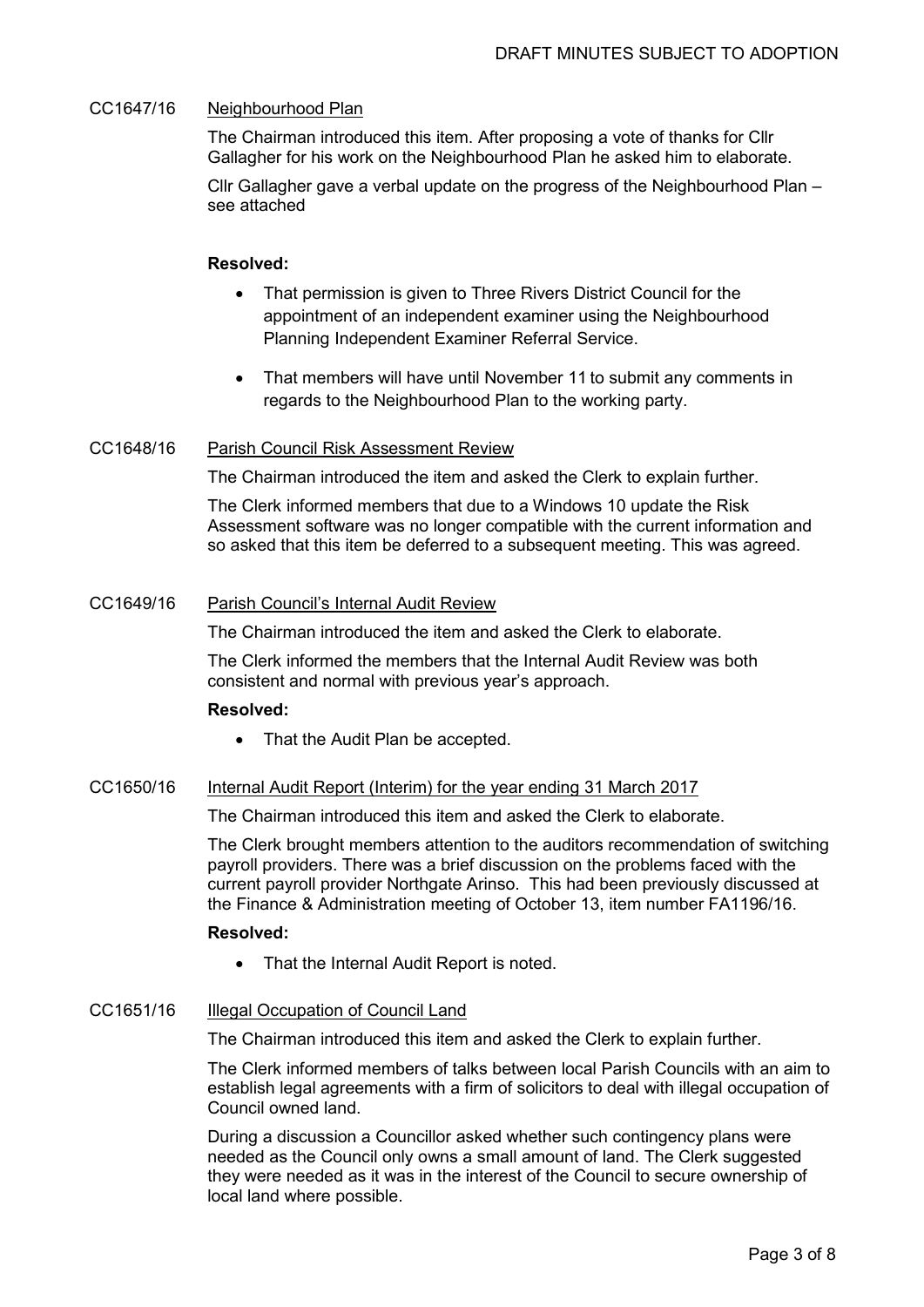It was discussed that in the case of the Clerk being unable on a day in which authority was needed to implement the legal agreements the Administrative Assistant should seek authority from a member of the Finance & Administration committee before any action is taken.

### **Resolved:**

- That the Council agrees to provision of £100 towards solicitors costs:
- That the Administrative Assistant shall seek authority from a member of the Finance & Administration committee before any action is taken if the Clerk is absent.

# CC1652/16 Croxley Danes School Consultation

The Chairman introduced the item and referred to the consultation document circulated with the Agenda.

After a discussion it was decided that the Council should respond to the questions asked in the consultation document with the following:

- 1. Unsure
- 2. No
- 3. N/A
- 4. No

### **Resolved:**

• That an appropriate letter be written to Croxley Danes.

# CC1653/16 Grant Application from Croxley Green Bowls Club

The Chairman introduced the item and advised that the Finance & Administration committee had reviewed this application at its meeting on 13 October 2016 & recommended that a grant of £773 be awarded.

#### **Resolved:**

• That a grant of £773 be awarded to Croxley Green Bowls Club.

# CC1654/16 Grant Application from the Croxley Green Home and Produce Show

The Chairman introduced the item and advised that the Finance & Administration committee had reviewed the application at its meeting on 13 October 2016 & recommended that a grant of £800 be awarded.

## **Resolved:**

• That a grant of £800 be awarded to the Croxley Green Home and Produce Show.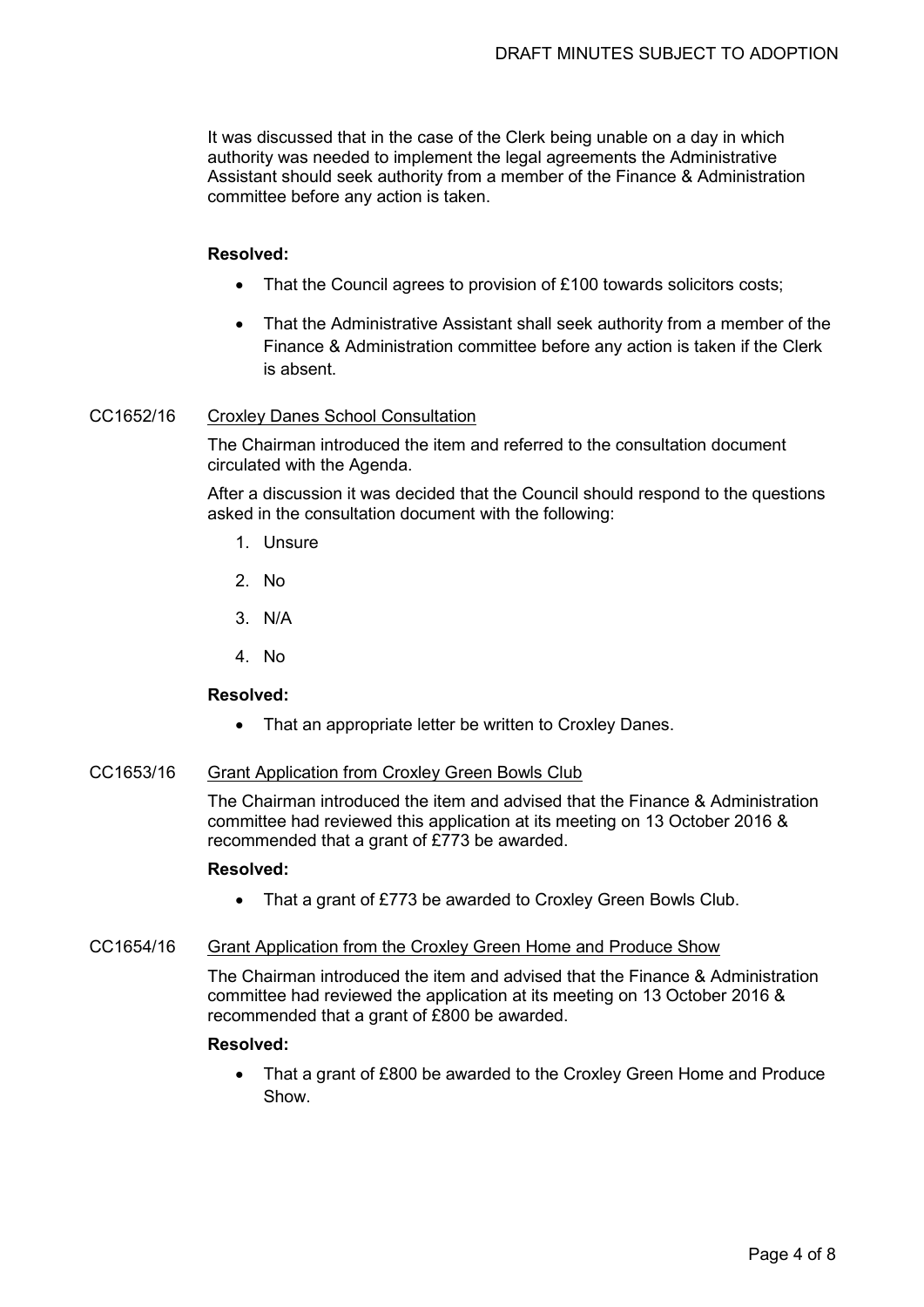### CC1655/16 Grant Award in 2013 to Croxley Guild of Sports and Social Club

The Chairman introduced the item and advised that the Finance & Administration committee had reviewed the application at its meeting on 13 October 2016 & recommended that a grant of £619 be awarded.

### **Resolved:**

- That the remainder of the grant awarded to Croxley Guild Sports and Social Club in 2013 be given. A total of £619.
- CC1656/16 Grant Application to the Citizens Advice Bureau

This item was moved up the agenda – see above

### CC1657/16 Confirmation of Appointment of Parish Ranger

The Chairman introduced the item and asked the Clerk to elaborate. The Clerk informed members that the Parish Ranger, James Townley has completed his three month probationary period and that a formal letter had been sent to him confirming his appointment.

The Chairman gave his thanks to James for the hard work and competency displayed over the last three months.

 On another matter of human resources the Chairman made note that following the resignation of Councillor Greenman a vacancy on the HR Committee had occurred. Under standing order 9.1.10 (motions not requiring written notice – to appoint a Councillor to a committee) the Chairman invited nominees from the meeting.

# **Resolved:**

• That Councillor Vassiliou sits on the committee

# CC1658/16 Consultation on Precept Capping

The Chairman introduced the item and referred Members to the consultation paper circulated with the agenda.

There was a brief discussion on the item.

#### **Resolved:**

- That the Council should object to any increased interference from central government, especially in regards to precept capping.
- That a letter is written to the Department for Communities and Local Government accordingly.

# CC1659/16 Croxley Station Renaming

The Chairman introduced the item and asked members whether they would support the campaign to rename Croxley Station on the Metropolitan Line to Croxley Green station.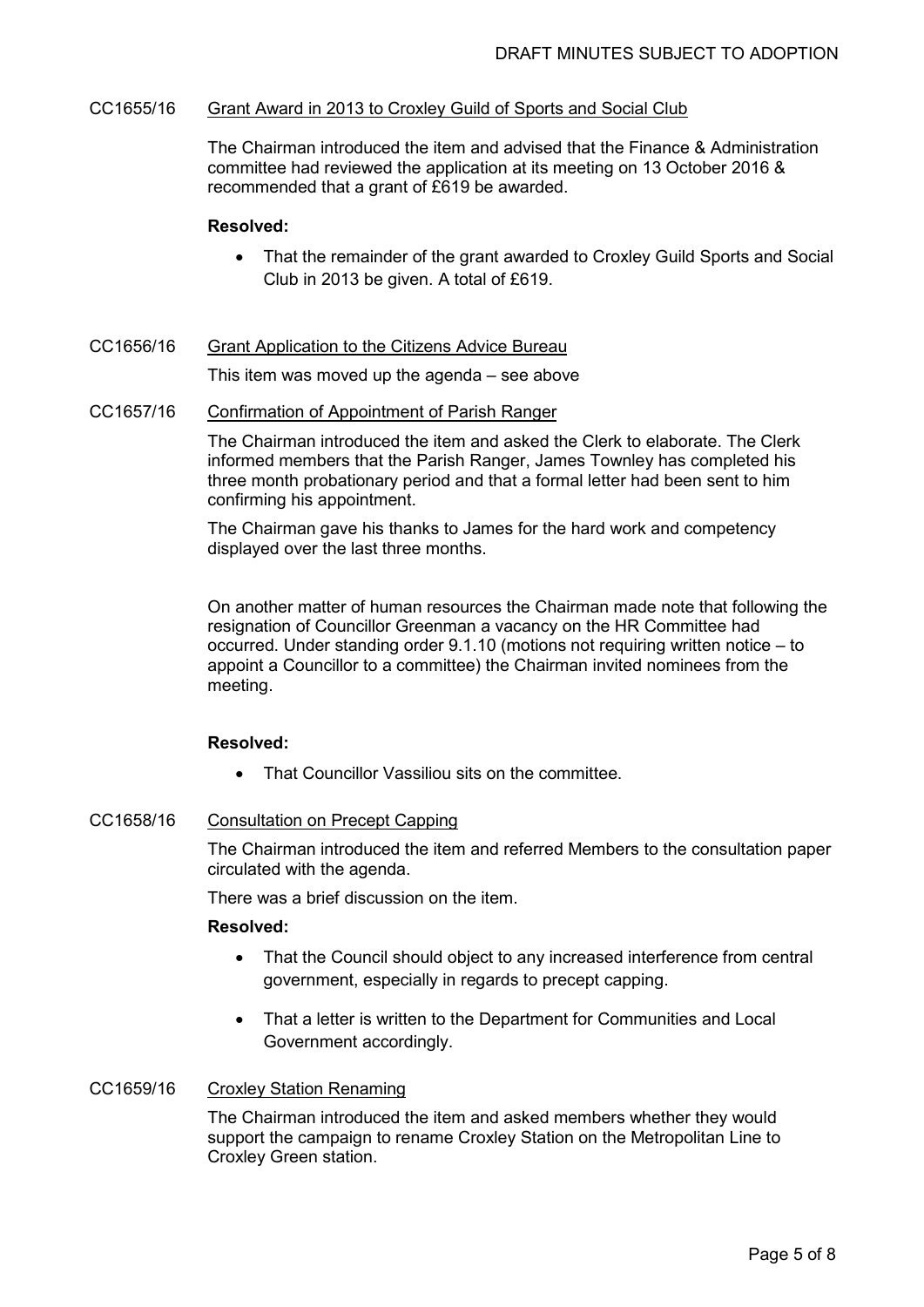# **Resolved:**

• That Croxley Green Parish Council supports the renaming of Croxley Station to Croxley Green.

# CC1660/16 Budgets 2017/18

The Chairman introduced this item and asked that Members submit any budget proposals for the next financial year as soon as possible.

# CC1661/16 Closure

There being no further business, the Chairman closed the meeting at 9:34pm.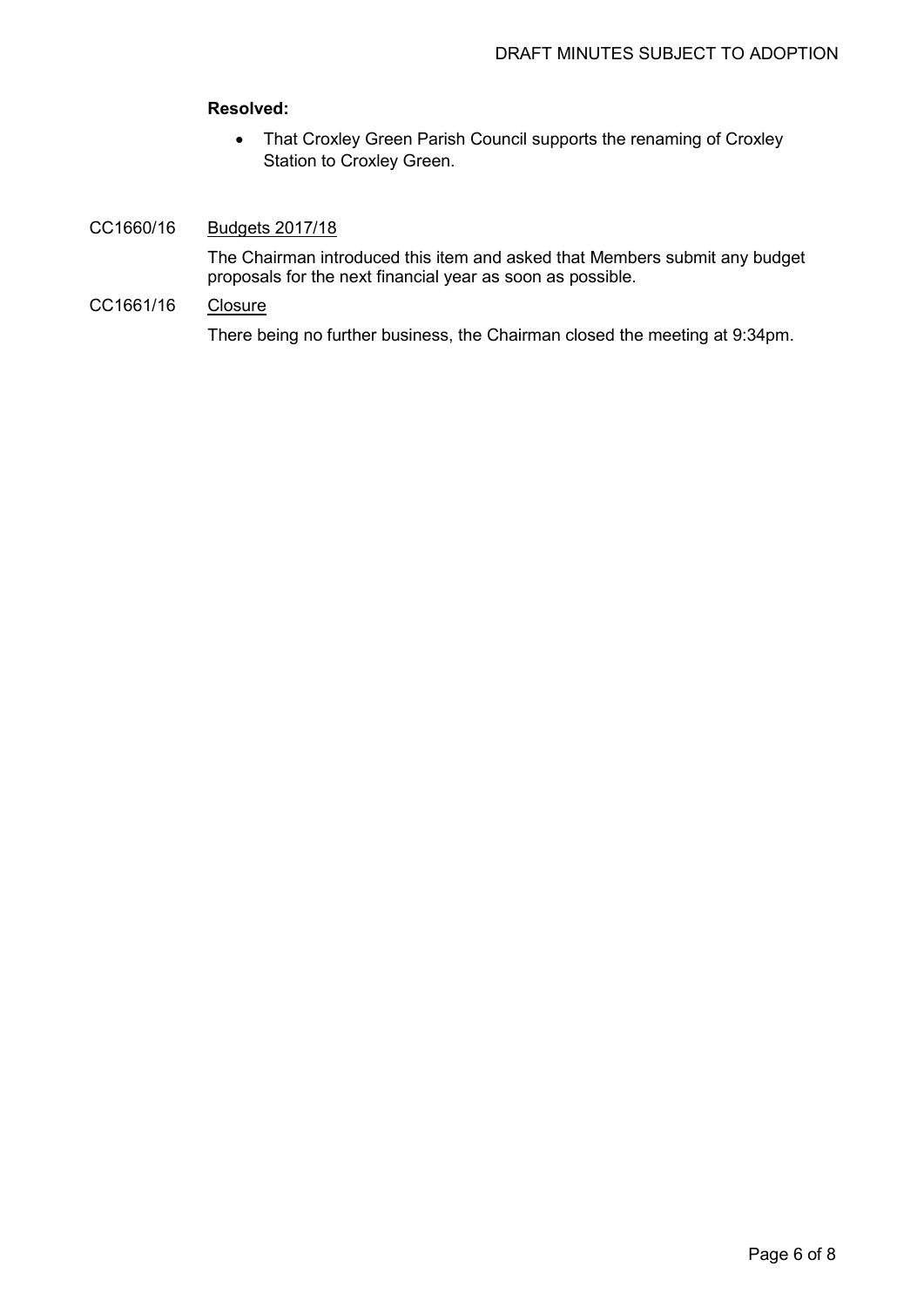### **Neighbourhood Plan**

Speaking notes 27 Oct 2016 – Andrew Gallagher

#### *Mr Chairman, with your permission I would like to suggest that we consider the three recommendations separately.*

As I explained at the last Council meeting we received written comments on the draft Neighbourhood Plan and Appendices from Three Rivers District Council on 23<sup>rd</sup> September.

These included a report commissioned from an independent professional planner (Stephen Tapper) through the Planning Officers Society Enterprises Limited (POESe ltd.)

TRDC also set out the requirements for submitting the Plan for the next stages.

In summary, we have to prepare:

- A map or statement which identifies the area to which the proposed neighbourhood development plan relates
- A consultation statement
- The proposed neighbourhood development plan: and
- A statement explaining how the proposed neighbourhood development plan meets the 'basic conditions' set out in the requirements of paragraph 8 of Schedule 4B to the Town and Country Planning Act 1990.

Once we have approved and submitted these documents the following stages will be:

- 1) TRDC review the formal submission to be satisfied that the documentation is correct and the legal requirements have been met
- 2) TRDC publicise the Plan for consultation for a minimum of 6 weeks
- 3) TRDC makes its own comments on the plan, taking into account the comments of their independent adviser
- 4) TRDC forwards their comments, and any they receive from outside consultees, to an Independent Examiner

At the start of the consultation period TRDC will appoint an Independent Examiner and has proposed to use the Neighbourhood Planning Independent Examiner Referral Service (NPIERS) to find a suitable individual.

TRDC needs the Parish Council's agreement as they cannot appoint an Independent Examiner without our agreement.

#### *May I suggest that we give our agreement to Recommendation 1?*

#### **DISCUSSION**

As I explained, we need to submit four separate documents to TRDC. These are:

1) Firstly a map or statement which identifies the area to which the proposed neighbourhood development plan relates

This was prepared by Mr Clerk when the Neighbourhood Plan was proposed in 2013 and has been on the Parish website since January 2014 when TRDC gave the go ahead for the preparation of the Neighbourhood Plan – *so it is ready to go*.

2) Secondly, the proposed Neighbourhood Development Plan.

It has been revised many times and we distributed a "submission draft" of the Plan and the Appendices with today's agenda for you to read and review. It includes extensive revisions based on comments from those we consulted earlier this year and, in particular, the comments from Stephen Tapper (Planning) Limited.